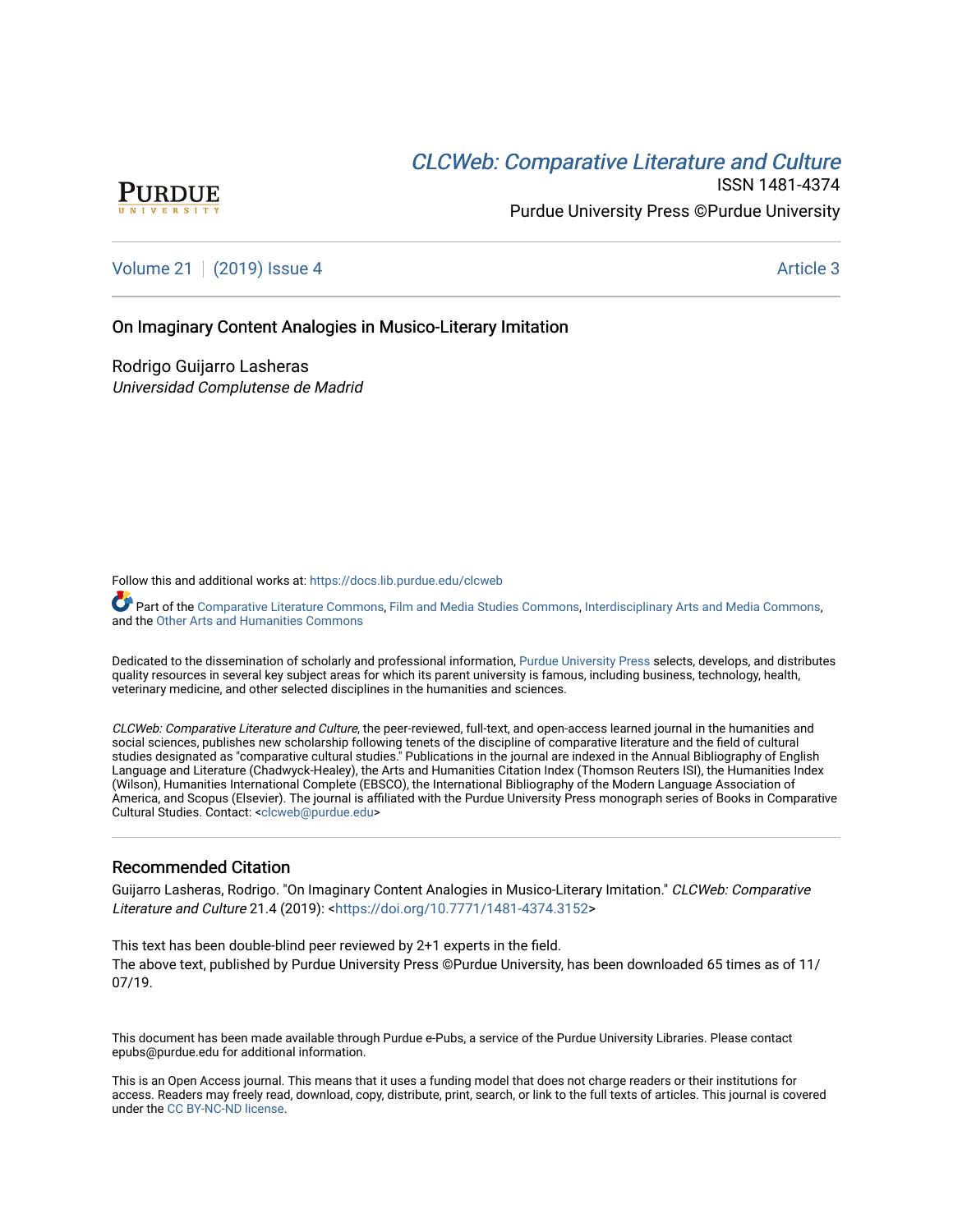### **PURDUE** UNIVERSITY PRESS <[http://www.thepress.purdue.edu](http://www.thepress.purdue.edu/)>

## *CLCWeb: Comparative Literature and Culture*

ISSN 1481-4374 <<http://docs.lib.purdue.edu/clcweb>> Purdue University Press **©**Purdue University

*CLCWeb: Comparative Literature and Culture*, the peer-reviewed, full-text, and open-access learned journal in the humanities and social sciences, publishes new scholarship following tenets of the discipline of comparative literature and the field of cultural studies designated as "comparative cultural studies." In addition to the publication of articles, the journal publishes review articles of scholarly books and publishes research material in its *Library Series.*  Publications in the journal are indexed in the Annual Bibliography of English Language and Literature (Chadwyck-Healey), the Arts and Humanities Citation Index (Thomson Reuters ISI), the Humanities Index (Wilson), Humanities International Complete (EBSCO), the International Bibliography of the Modern Language Association of America, and Scopus (Elsevier). The journal is affiliated with the Purdue University Press monograph series of Books in Comparative Cultural Studies. Contact: <[clcweb@purdue.edu](mailto:clcweb@purdue.edu)>

### **Volume 21 Issue 4 (June 2019) Article 3 Rodrigo Guijarro Lasheras, "On Imaginary Content Analogies in Musico-Literary Imitation"**

<http://docs.lib.purdue.edu/clcweb/vol21/iss4/3>

Contents of *CLCWeb: Comparative Literature and Culture* **21.4 (2019)** [<http://docs.lib.purdue.edu/clcweb/vol21/iss3/>](http://docs.lib.purdue.edu/clcweb/vol21/iss3/)

**Abstract**: In his article "On Imaginary Content Analogies in Musico-Literary Imitation," Rodrigo Guijarro Lasheras analyzes "imaginary content analogy," a term often used in musico-literary studies to describe a type of imitation of music in literature. His paper aims to examine and characterize this important concept, establishing several of its features that musico-literary criticism has not normally paid attention to, such as its static or dynamic character, its implicit or explicit musical correlate, and its relation to vocal music. He argues that all imaginary content analogies must have a correlate, and that, despite the fact that we normally think of them as dynamic, there is also a static version of this phenomenon. This may open up a set of questions eventually leading to a better understanding of many musical novels, including works by Huxley, Joyce, Proust, Mann and Forster.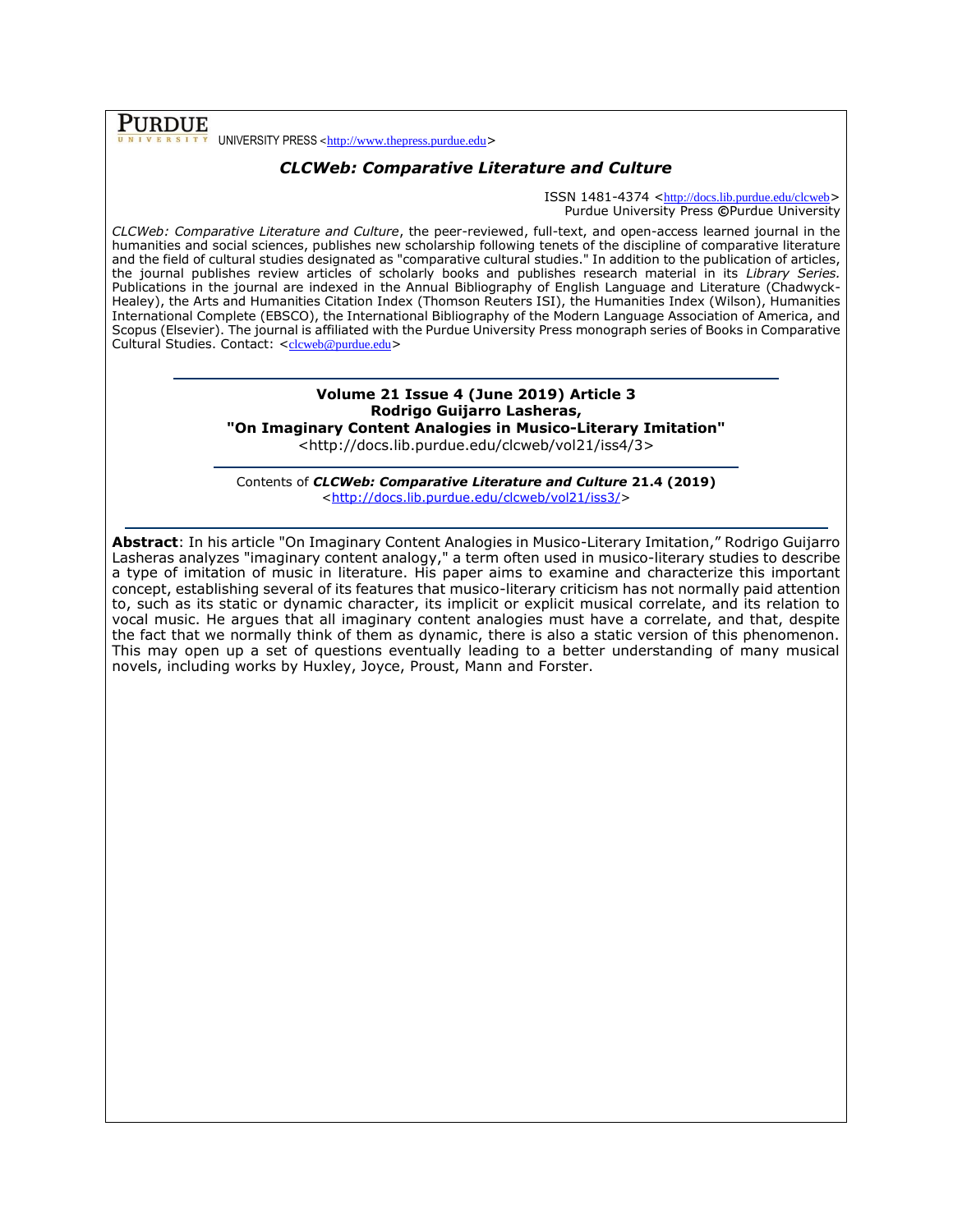### **Rodrigo GUIJARRO LASHERAS**

### **On Imaginary Content Analogies in Musico-Literary Imitation**

It is difficult to write about music. Perhaps due to music's lack of content, referentiality and denotative meaning, studies on the role and possibilities of imitating music in literature have only substantially developed during the last few decades. From Wolf (1999) to Albright (1999, 2014), Bucknell (2001), Arroyas (2001), Prieto (2002), Alder and Hauck (2005), Benson (2006), Dayan (2006, 2011), Smyth (2008), Shockley (2009), Sounac (2014), Petermann (2014) and Smith (2016), studies of music in literature have spread out in several directions, covered by a wide range of authors and in various languages. As a part of a broader phenomenon, this has also taken place under the shelter of intermediality studies. Rajewsky (2002), Emden and Rippl, eds. (2010), Elleström, ed. (2010), Schröter (2011), Herzogenrath, ed. (2012), Rippl, ed. (2015), to name only a few, are prominent examples of a sustained interest in intermediality in the last two decades. Given the particularly abstract character of music and the difficulties that such abstraction poses, attempts to understand it from a formal and semiotic point of view have been constant and concurrent with their application to different particular works and writers. On the one hand it is common to find theoretical and formal studies concerned about setting out the kind of links that may be established between music and literature —see Wolf (1999, 2015) for this approach; on the other hand, some studies aim to understand the role of music in particular literary works. These are, generally speaking, more prone to focus on its thematic or ideological implications, as Prieto (2002) or Benson (2006) clearly demonstrate.

Some fundamental questions that a formal and semiotic approach seeks to answer are the following: What mechanisms take part in musico-literary relationships? What different resources are utilized when music plays an important role in a novel? What general features does this phenomenon have and what are its different manifestations? By contrast, other approaches are more prone to questions such as: What role does music play in this specific novel? What insight into music does the text provide us with? How does a particular writer perceive music? How is music related to other issues inside and outside the text? Using a metaphor from the field of new technologies, it could be stated that the a formal and semiotic approach wants to know what programming principles underlie the configuration and installation of a specific software, whereas the others just want to start chatting.

Some studies are more interested in the "what is that" question while others focus on the meaning music has as a topic for a work's overall vision and consider the former a sort of reductionism. And it is indeed, but no more than any other approach. What I try to show is that this dichotomy is rather artificial, given that both approaches could (should?) be combined for mutual benefit. In any case, this paper will be primarily devoted to inquiring about the nature of a phenomenon that receives a technical term (imaginary content analogy), while pointing to several implications this may have in a group of specific novels.

"Imaginary content analogy" is a term first coined by Werner Wolf in 1999. It seeks to delimit a specific kind of imitation of music in literature. The concept was created as an attempt to replace Steven Paul Scher's previous (and problematic) category of *verbal music*. In short, an imaginary content analogy consists of the imitation of music by means of the narration's content, by means of the signifeds of words and sentences. This entails "a translation of a particular, real or fictitious piece of music into literary images or scenes" (Wolf 51). That is, imitation is carried out neither through a signifier (as when an accentual pattern is identified with a musical rhythm), nor literary structures and techniques (for instance, imitating counterpoint, fugue or sonata form), but by attributing an imaginary content to music, a musical work or a specific passage, and thus identifying the one with the unfolding of the other. Many of the greatest twentieth-century writers have used imaginary content analogies in their novels (for instance Proust, Mann, Huxley, Forster), which makes this a phenomenon especially apt for a comparative approach. This paper makes use of different examples sourced from different authors writing in various languages who identify with distinct national traditions: from Gert Jonke (Austria), Carlos Fuentes (Mexico), Juan Benet (Spain) and Nancy Huston (Canada) to British authors Anthony Burgess, Aldous Huxley and E. M. Forster.

Examples are always important to understand any concept. A standard, often quoted case is Beethoven's *Fifth Symphony* in *Howards End*, by E. M. Forster:

"No; look out for the part where you think you have done with the goblins and they come back", breathed Helen, as the music started with a goblin walking quietly over the universe, from end to end. Others followed him. They were not aggressive creatures; it was that that made them so terrible to Helen. They merely observed in passing that there was no such thing as splendour or heroism in the world. After the interlude of elephants dancing, they returned and made the observation for the second time. Helen could not contradict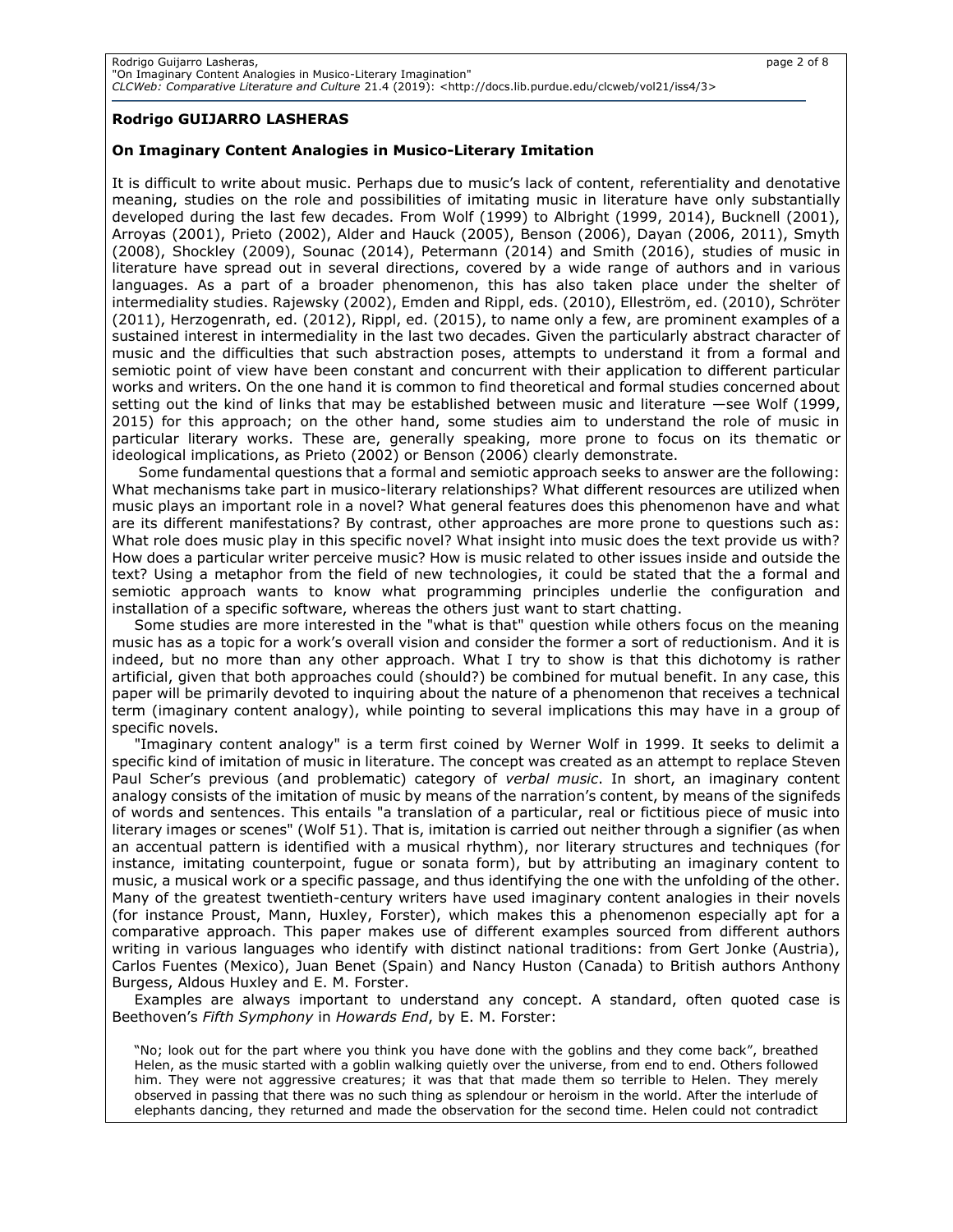### Rodrigo Guijarro Lasheras, page 3 of 8 "On Imaginary Content Analogies in Musico-Literary Imagination"

*CLCWeb: Comparative Literature and Culture* 21.4 (2019): <http://docs.lib.purdue.edu/clcweb/vol21/iss4/3>

them, for, once at all events, she had felt the same, and had seen the reliable walls of youth collapse. Panic and emptiness! Panic and emptiness! The goblins were right.

Her brother raised his finger: it was the transitional passage on the drum.

For, as if things were going too far, Beethoven took hold of the goblins and made them do what he wanted. He appeared in person. He gave them a little push, and they began to walk in a major key instead of in a minor, and then―he blew with his mouth and they were scattered! Gusts of splendour, gods and demigods contending with vast swords, colour and fragrance broadcast on the field of battle, magnificent victory, magnificent death! Oh, it all burst before the girl, and she even stretched out her gloved hands as if it was tangible. Any fate was titanic; any contest desirable; conqueror and conquered would alike be applauded by the angels of the utmost stars. (Forster 28)

What is happening in this passage? There is something totally different from a musicological or descriptive presentation of music. The progression of the narration (in this case identified with a character's musings, even if this is not something necessary) follows the own progression of music. The first acts as the second, and imitates its temporal unfolding by means of a series of contents, such as a goblin walking quietly, some elephants dancing, Beethoven himself taking control of the goblins, pushing them, and so on.

In this light, this article aims to revise and extend some constitutive features of this phenomenon (imaginary content analogies), showing certain aspects that have not received much attention, as well as their usefulness to provide an account of the evocation of music in many texts. Imaginary content analogy is a term that has been often used by different scholars, from its original formulation (Wolf 1999) to Schirrmacher (2016), moreover Tenngart (2002), Echstein (2006) or Petermann (2014), as well as other works that, perhaps reluctant to "academic jargon" or belonging to different critical traditions, make use of the concept without assigning this label to it―such as Sounac (2014), who proposed his own terminology. But it is useful to expand upon the notion's origin. Imaginary content analogy was a term that sought to concretize the non-specificity of so-called *verbal music*. According to Scher, verbal music is "any literary presentation (whether in poetry or prose) of existing or fictitious musical compositions: any poetic texture which has a piece of music as its "theme". […] Its texture consists of artistically organized words which relate to music […] inasmuch as they strive to suggest the experience or effects of music" (188).

The problem this definition poses is that it does not indicate any mode of imitation, but the possibility of recreating a specific musical piece, real or fictitious, by whatever means. The concept of verbal music validates any kind of literary presentation of a musical work, either by means of imaginary content representing it or by means of technical and structural analogies, or even by means of the acoustic dimension of language. The term "imaginary content analogy", on its own, indicates only a mode in which literature may imitate music, namely, by means of the referentiality of linguistic signs constituting it, regardless of what musical aspect is being imitated―any of the aspects listed by Petermann (2014) would work here. Consequently, Anthony Burgess' *Napoleon Symphony* in its entirety could be seen as "verbal music" in relation to Beethoven's *Eroica*, but not as an imaginary content analogy, as this is only one facet of Burgess's recreation of the aforementioned symphony.

As a result, Wolf concludes that verbal music is a category that cannot be considered as a kind of imitation of music in literature, given that it does not specify any particular way of doing it. Nevertheless, there is no reason to dismiss verbal music as a concept, as in fact many novels recreate musical pieces in a way that has nothing to do with a technical objective portrait and that evokes the audition, effect or content of this piece through a variety of procedures.

I consider that this allows for an important remark: imaginary content analogies are defined with respect to the procedure that literary texts carry out, not to the musical aspect that is being imitated. Indeed, many different aspects can be imitated through content: in the aforementioned Burgess novel, these aspects include *Eroica*'s first theme (that Napoleon represents), a perfect cadence (when he looks at his watch and sees that it is 4:51) or the two initial strokes in fortissimo (the two kisses he gives to Josephine). Although the concept of the imaginary content analogy is somewhat reasonably determined, the reading praxis shows that there are many cases that require further commentary.

The singularity of imaginary content analogy, as already noticed by Wolf, consists of the fact that it has to do with content, but not necessarily with an actual thematization of the imitated music: when one of the characters in Gert Jonke's *Homage to Czerny: Studies in Virtuoso Technique* writes a short story, reproduced in italics and titled "The Singing Lakes" (Jonke 91-92), about the music (a fictional piece) that has just been performed at a party, we have an intradiegetic imaginary content analogy in which there is not a single element giving the reader an objective description of this music. Imitated music is not thematized in "The Singing Lakes", even if it tells a story where music is present. Despite this, the context and place where it appears indicate that it is a literary mimicry of the music that the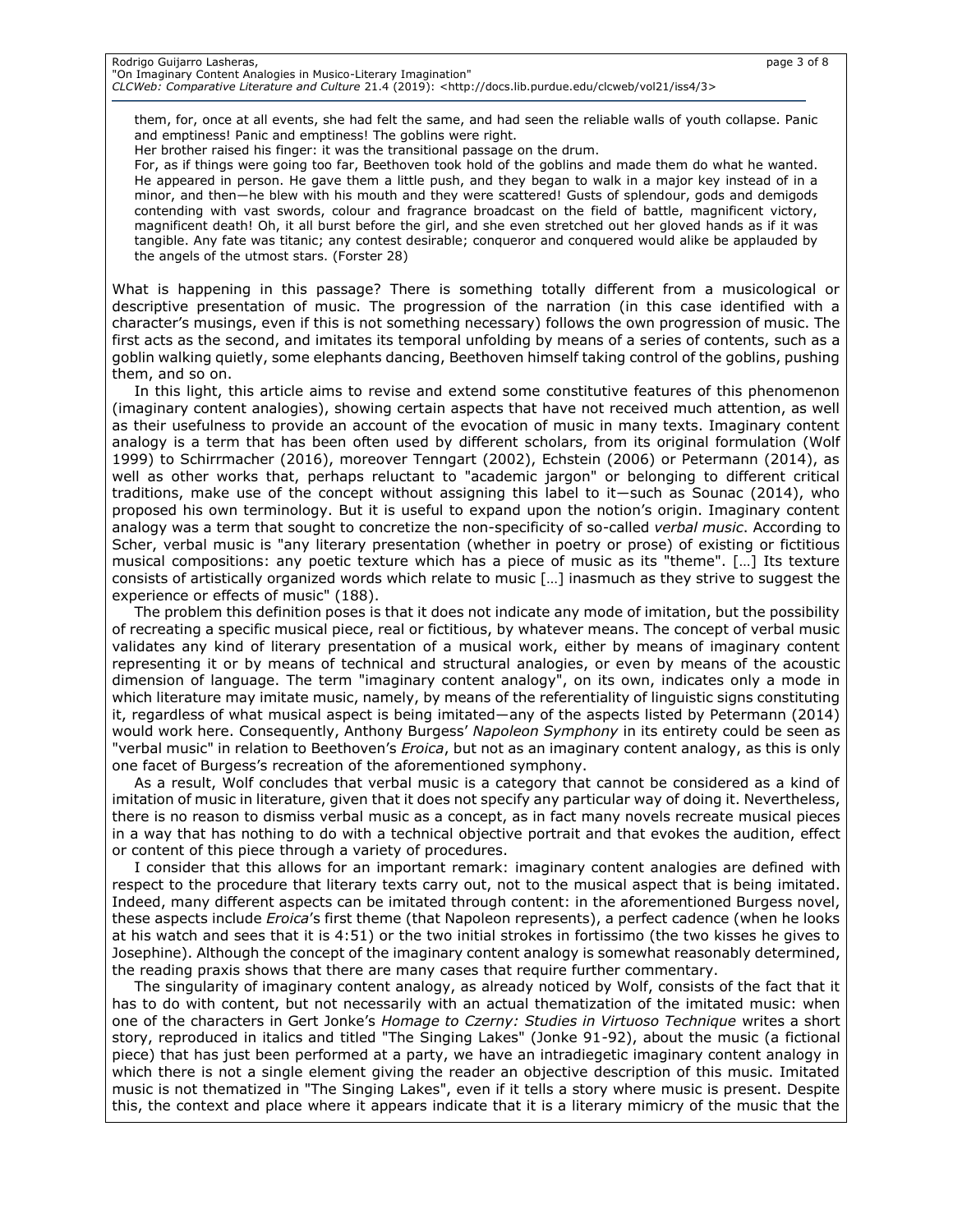character has just listened to. It is indisputable that imitation takes place through content, but this does not mean that music appears as a topic or is even mentioned in the passage in question.

This detachment of imaginary content analogy and music from the thematization of music is vital when inspecting cases where doubts are likely to arise. Reflections on music, on particular pieces, descriptions of moods generated by them, and so on, do not constitute any imitation by themselves. They do not try to mimic the same sensations or character they identify; they do not function as if they were that musical piece nor try to be identified with it. In other words, commentaries on impressions generated by music are something very different from imitation by means of an imaginary content attributed to music. For this second thing to happen, the text has to be figuratively the music itself, trying to be its double, acting *like* it.

Far from being a purely formal question, the presence or absence of imaginary content analogies may change the interpretation of a novel. This is essential in Nancy Huston's *Goldberg Variations*, structured in an initial aria followed by thirty-two variations and ending in a recapitulation of the first aria (following the structure of Bach's piece). If we consider each chapter as an imaginary content analogy, then each character and their circumstance should be understood in relation to the features and specific character of each variation. We could have a musical explanation of them. If not, as it seems more plausible to me, this pattern is then not relevant in order to analyze the succession of different characters narrating each chapter, and we should find a reason outside the relationships between music and literature.

This approach leads to another problem: what happens when vocal music (opera or lied for example) is imitated? This kind of music has a content attached to it derived from the corresponding text. Reproducing these contents, then, does not entail any kind of imaginary content analogy nor imitation of music. It rather entails an intertextual allusion or just a quote. It will certainly evoke the music linked to the text, but the phenomenon is in essence an intertextual reference. For imitation to exist, the text has to address music and pretend to represent it.

Carlos Fuentes's *Inez* is a good example, as opera (a multimedial genre including music and text among other things) performs an essential role in it. The novel revolves around three representations of Berlioz's *La damnation de Faust*, overseen by Gabriel Atlan-Ferrara, the main character and orchestra conductor. The relevant aspect for this analysis occurs in the passages where Gabriel reflects on the piece he is conducting. At the beginning of the second chapter, during a rehearsal, Gabriel gives instructions to the choir on how to interpret a certain moment: "Cry out, cry out with terror, howl like a hurricane, moan like the deepest forest, let rocks crash down and torrents roar, cry out with fear because in this instant you see black horses racing through the skies, bells fall silent, the sun is obscured, dogs are baying, the devil has taken over the world, skeletons have come out of their tombs to hail the passing of the inky steeds of damnation" (Fuentes 20).

This is the first sentence of a scene lasting for several pages. The scene recalls a poem that Berlioz himself wrote seeking inspiration to compose the piece, as he recorded on his *Memoirs* (chapter 54). Inasmuch as the content refers to what Berlioz's piece represents or means (according to the narrator), an imaginary content is being projected on it. It is, hence, an imaginary content analogy. Here, content is an imitation of the progression of the music, of the acoustic events that constitute the piece―and of the effect it generates on the listener. Now, to the extent that this content is a reproduction of the plot or a paraphrase of the text (of which there are also some elements in this passage), it is not a case of musical imitation. For this to occur, it would be necessary that the content, whatever it is, be attributed to the music itself, transcending somehow the accompanying text. I find that it is an interesting example because it blends both aspects together. On the one hand, the descent to hell and the triumph of the devil are what actually happen on stage. On the other hand, the description of this "instant", with rocks crashing down, torrents roaring, and black horses racing is an imaginary projection of a content imitating the effect and character of the music. At the same time, we have a presentation of the text (the plot developed in the text) and an imaginary content analogy of the confluent music. Apart from distinguishing qualitatively different phenomena, this is an important nuance, as it is likely to have implications for understanding the novel's interpretation of the musical piece it presents. Imaginary content analogies usually become more actively involved than quotes or paraphrasing in the interpretation of a given music, building up a sort of recreation of it. Had Fuentes limited himself to reproducing the opera's plot, the main character's relation to the piece would not have been the same; this kind of engagement, besides its expressivity, is a sign of the main character's Faustian pact.

Fuentes' passage entails another problematic question. What is the minimum extension that an imaginary content analogy must have? This is problematic because scholars tend to focus only on long cases, but the phenomenon as such might occur in longer or shorter dimensions. Imaginary content analogies may only consist of a few words and be located in paragraphs where several techniques are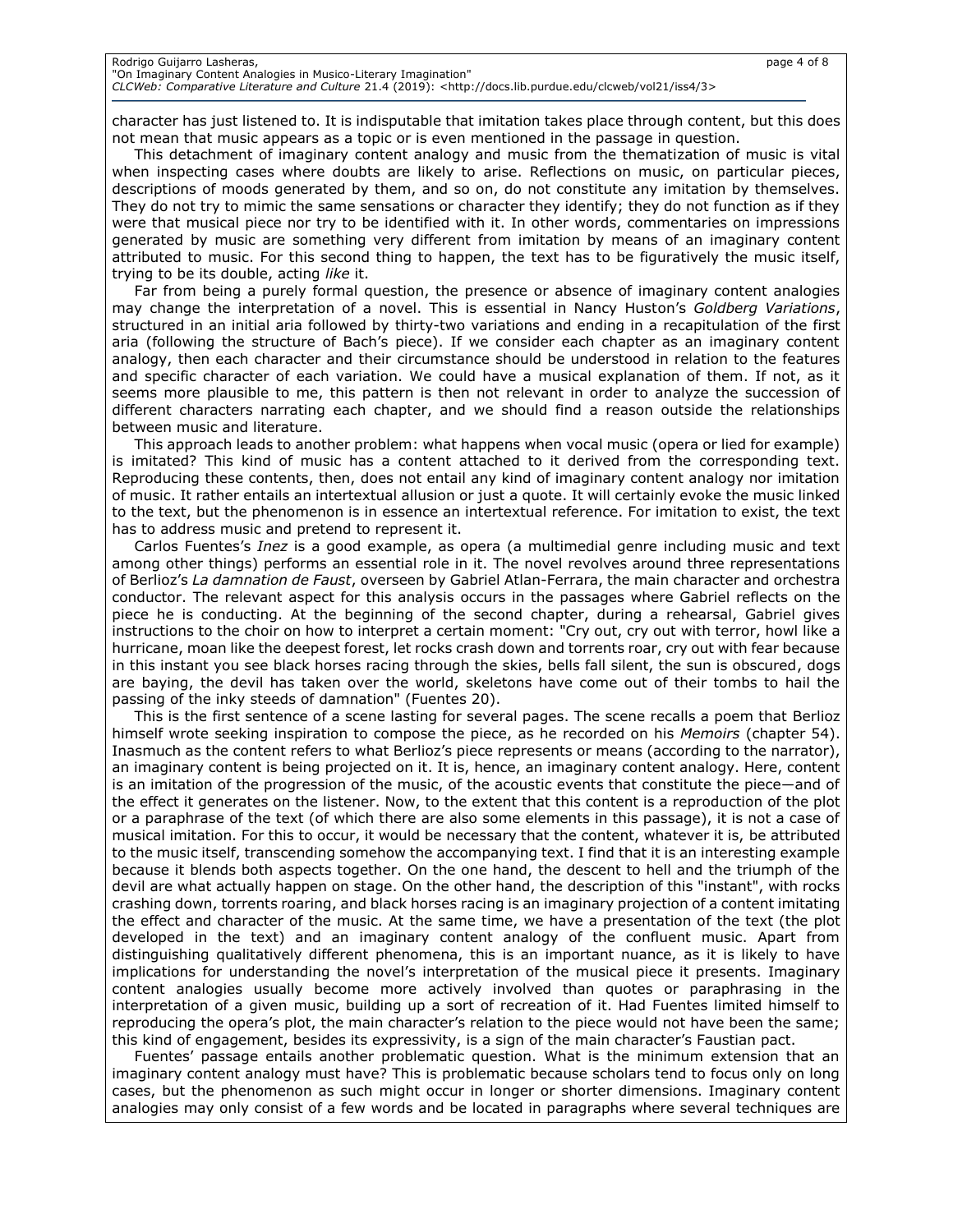### Rodrigo Guijarro Lasheras, page 5 of 8 "On Imaginary Content Analogies in Musico-Literary Imagination"

*CLCWeb: Comparative Literature and Culture* 21.4 (2019): <http://docs.lib.purdue.edu/clcweb/vol21/iss4/3>

intertwined (a poetic description of music, a depiction of the feelings of a character or their musical thoughts), in such a way that detecting them becomes a hard task. What is, then, their minimum and most basic component? Fuentes's and Forster's examples may provide us with a key remark: the syntagm "black horses" or "the heroes and shipwrecks of the first movement" (in their respective contexts) are essentially the same phenomena that Huxley uses at the end of his *Point Counter Point* or that set up the basis for Napoleon's identification with *Eroica*'s first theme in Burgess' novel. A content (expressed in a few words in this case) is matched with a musical piece or fragment; black horses are the end of Berlioz's work just as the more than 300 pages written by Burgess are Beethoven's *Eroica*.

This allows for wider comprehension of how imaginary content analogies developed in twentiethcentury fiction acquired extended deployments for the first time (Huxley, Forster, Burgess). Of course, this is something that may be traced back to authors such as E.T.A Hoffmann or Berlioz, who used to write long imaginary content analogies to show what he had intended to express in his compositions. However, we should bear in mind that this very same qualitative phenomenon can appear in shorter forms, perhaps less attractive from this point of view. But let's go a step further. It is easy to notice that a syntagm such as "the heroes and shipwrecks of the first movement" comprises two different parts that should not be equated: "the heroes and shipwrecks" and "the first movement". The latter is what I call the imaginary content analogy's correlate.

Imaginary content analogies have correlates. By "correlate" I mean a certain passage or piece of music that is being imitated. It is an interesting notion insofar as it enables a distinction between imaginary content analogies with explicit and implicit correlates. Firstly, there always must be a correlate, because otherwise we could not bind what we read together with music and, therefore, there would not be any imaginary content analogy.

An explicit correlate occurs when imitated music is also described in the text (as in "the heroes *of the first movement*"). Normally, this happens by means of a linguistic description of the parts, passages, effects or resources that a literary passage imitates. Marcel Proust does this on several occasions with Vinteuil's Sonata, and Aldous Huxley does so with Beethoven's *String Quartet No.15* at the end of *Point Counter Point*. A brief explanation could be made based on this passage: "Thirty slow bars had built up heaven, when the character of the music suddenly changed. From being remotely archaic, it became modern. The Lydian harmonies were replaced by those of corresponding major key. The time quickened. A new melody leapt and bounded, but over earthly mountains, not among those of paradise" (Huxley 428).

The imaginary content analogy goes on for several pages, and also continues when several characters start talking about the piece. Thus, the shift from heaven to earthly mountains is assignable to an imaginary content analogy, whereas the "thirty slow bars", "Lydian harmonies", or "new melody" are the explicit correlate, since they are more or less precise elements that objectively describe Beethoven's piece. They are not a part of the imitation, but surround it and act as its markers, pointing to what is actually being imitated.

Explicit correlates often bring to light the musical bound that writers seek to establish and generate an aesthetic effect identifying each musical aspect with its literary equivalent. The more weight a correlate has, the more precise the imitation will be, but the more difficult it is to sustain it for a long period. Many works, therefore, opt for what may be called an implicit correlate. Implicit correlates occur when there is no introductory pattern that objectively describes music and that helps us to figure out the connection that each element has with the musical piece inspiring it. *Napoleon Symphony* follows this strategy, given that the only guide that readers have is knowing what piece and what movement within the piece are being imitated. This allows the narration greater freedom and fluency, a narration whose interest would be hardly sustainable for more than 300 pages if it constantly included an explicit musical correlate.

Also implicit is the correlate we find in the aforementioned Gert Jonke's "The Singing Lakes". Besides being implicit, it is also fictional, and these are two features that make it impossible to link the story with any specific devise, melody or musical element. In fact, the great absurdity of the story, which is about a little pond that one day starts singing, enhances the sense of defamiliarization and the satirical component with which Jonke permeates his work. Imaginary content analogies of fictional music pieces are likely to have an explicit correlate, describing melodies, successions of chords, tempi and rhythms along with the imaginary content representing them. It is a way of embodying and giving sense to a composition that would otherwise be inaccessible, making it seem real and *audible* to readers. However, an excessively long explicit correlate may wreck the imitative illusion, burying the story and giving place instead to a commentary or description in a musicological fashion. Occasionally, explicit correlate may be formed by non-linguistic signs incorporated in to the novel. Andrés Ibáñez (160-73), for example, includes score fragments from Anton Bruckner's *Eighth Symphony* to indicate which musical excerpts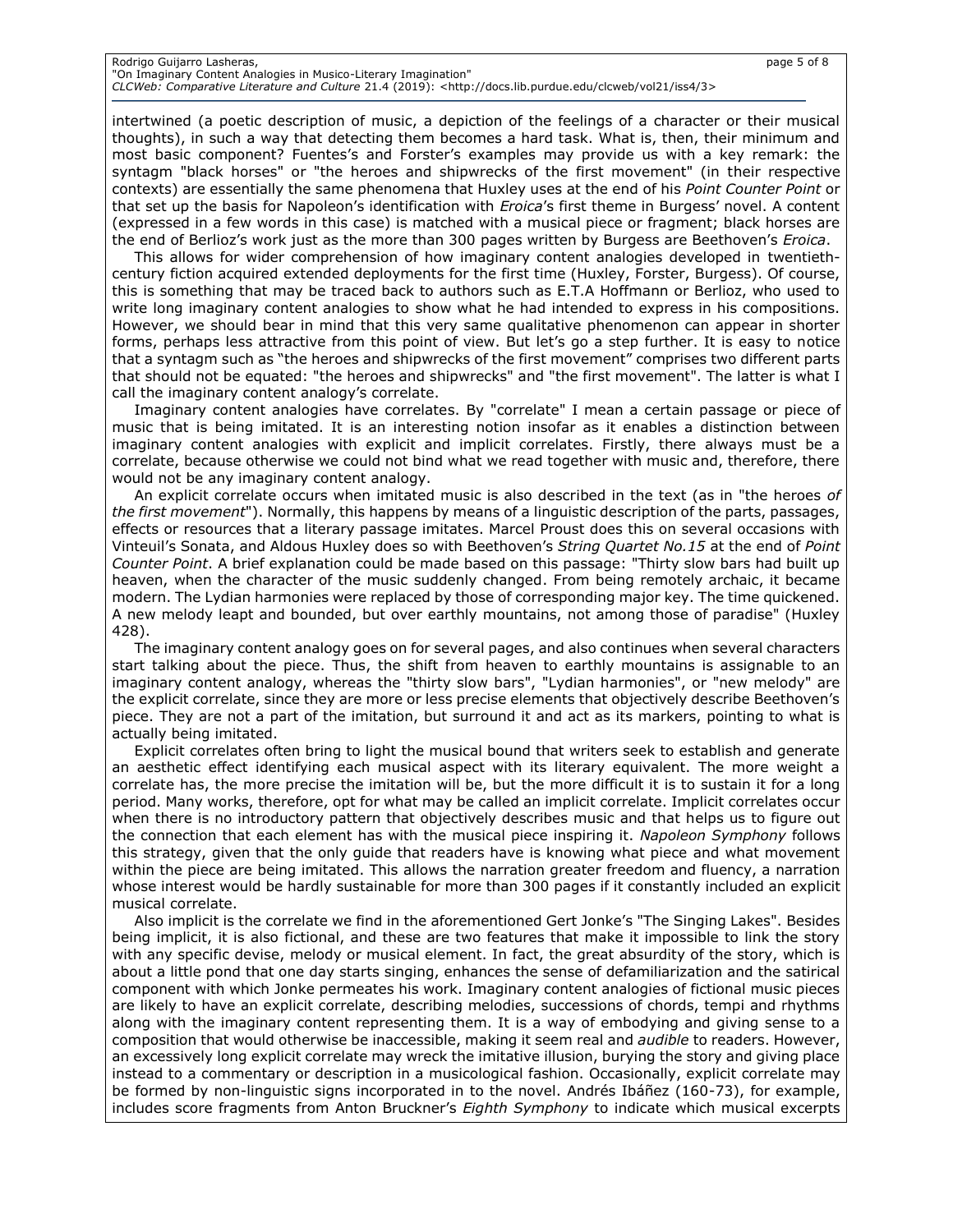correspond to which element in the story. Cases of this nature are particularly useful in order to show how imaginary content analogies work, given the simultaneity of two codes that they presuppose and the fact that each has a different role in the imitation.

Yet, apart from correlates, Forster's "the heroes and shipwrecks of the first movement" brings up another key question that I would like to introduce with a distinction between the static-descriptive and dynamic-narrative natures of imaginary content analogies. When we consider the recreation of a musical work by means of an imaginary content analogy, it is common to think that there is a story whose parts progressively correspond to the temporal unfolding of music, to musical events that are ongoing through time. However, this does not always happen. What narration or temporal dimension is implied in "the heroes and shipwrecks of the first movement" or in "black horses"? What unfolding of events is presented here? None, indeed. Rather than being a succession or a chain of events, these cases are closer to the idea of a fixed image or a static picture. This is applicable even if a certain dynamic aspect might be latent, as long as any given picture could be said to presuppose a series of previous or subsequent events. For this reason, it may be argued that the opposition between static-descriptive and dynamic-narrative contents is rather a question of degree than a clean and polar split. In any case, this is important to note in order to point out that many imaginary content analogies are predominantly static, and this does not affect the kind of phenomenon that the reader is encountering. The bare idea of "black horses" is static in the sense that it is presented in an essentially fixed and motionless way, even if horses normally trot and move. Likewise, "the heroes and shipwrecks" may easily imply a story (what caused the shipwreck? what was the plight of the passengers?). However, no story is told in these imaginary content analogies, even if we may presuppose one when we see a picture.

Given this, the static/dynamic opposition or, in other words, the descriptive/narrative dichotomy contributes to a better analysis. Extensive imaginary content analogies included in canonical musical novels (Burgess, Huxley) are usually narrative: readers encounter some contents subject to a temporal dimension. And this dimension evolves together with the musical piece. That is to say, they are dynamic imaginary content analogies.

But imaginary content analogies may also be descriptive and static whenever they are made by a single image. This is what Spanish novelist Juan Benet was pointing to in his essay "Op. posth" when he writes:

I remember that once a friend of mine (Luis Martín-Santos), in the light of a recording of Schubert's C major Symphony that I had given to him, told me that its second movement recalled to him the image of a defeated cavalry squadron in retreat under the rain. Despite that we then discussed it and I tried to persuade him of not being carried away by the vice of listening to music making constant references to visual images―as doing this he could not extract a much more intense pleasure. Every time that since that moment, I listen to the second movement and I see the withdrawal of this squadron, turning their back on me, with their capes fallen off to the stirrups, dribbling water (Benet 98-99; the translation is mine).

Martín Santos's vice is precisely a static imaginary content analogy. The image of an army, presented in any novel, would be a canonical case. If, on the contrary, it were an army that fights a battle, is defeated, launches retreat, suffers several casualties, goes through a forest and, eventually, is annihilated, each of these images corresponding (in a precise or vague way, with an explicit or implicit correlate) to the temporal progression of a given musical piece, then we would be reading a narrativedynamic imaginary content analogy. Again, an army in retreat may also imply the idea of movement and of a narrative (there was a battle, now they are running from one place to another, and so on), but what we have here is a single frozen, fixed image, not a sequence of events. It is an important distinction since, as explained earlier, it helps to understand many different manifestations of what is actually a single phenomenon: a narration more than 300 pages long about Napoleon's life and a single syntagm such as "black horses" are two different version of the same procedure. It is true that stasis may seem disconcerting, as music necessarily occurs in time. But a temporal dimension is not necessarily what must be imitated. Stasis, in turn, is connected to "an enhancement of the visual" (Schirrmacher 103), as it can only present a single image, a sole shot. In any case, it is clear that imaginary content analogies may involve other aspects besides temporal unfolding, as the following will show.

Having said all this, we are back to the starting question: what is an imaginary content analogy? In light of what has already been argued, rather than presenting some music bearing some imaginary content, an imaginary content analogy imitates music by means of a content that acts as an imitating element. In other words, the key point is not that music has some sort of content that literature imitates, but that any given aspects of a musical piece are likely to be imitated through certain content in the novel. In the end, what content could be imitated, given that music is not a referential system of signs? Following Petermann's terms (25), we could resort to context, by which we can identify a given musical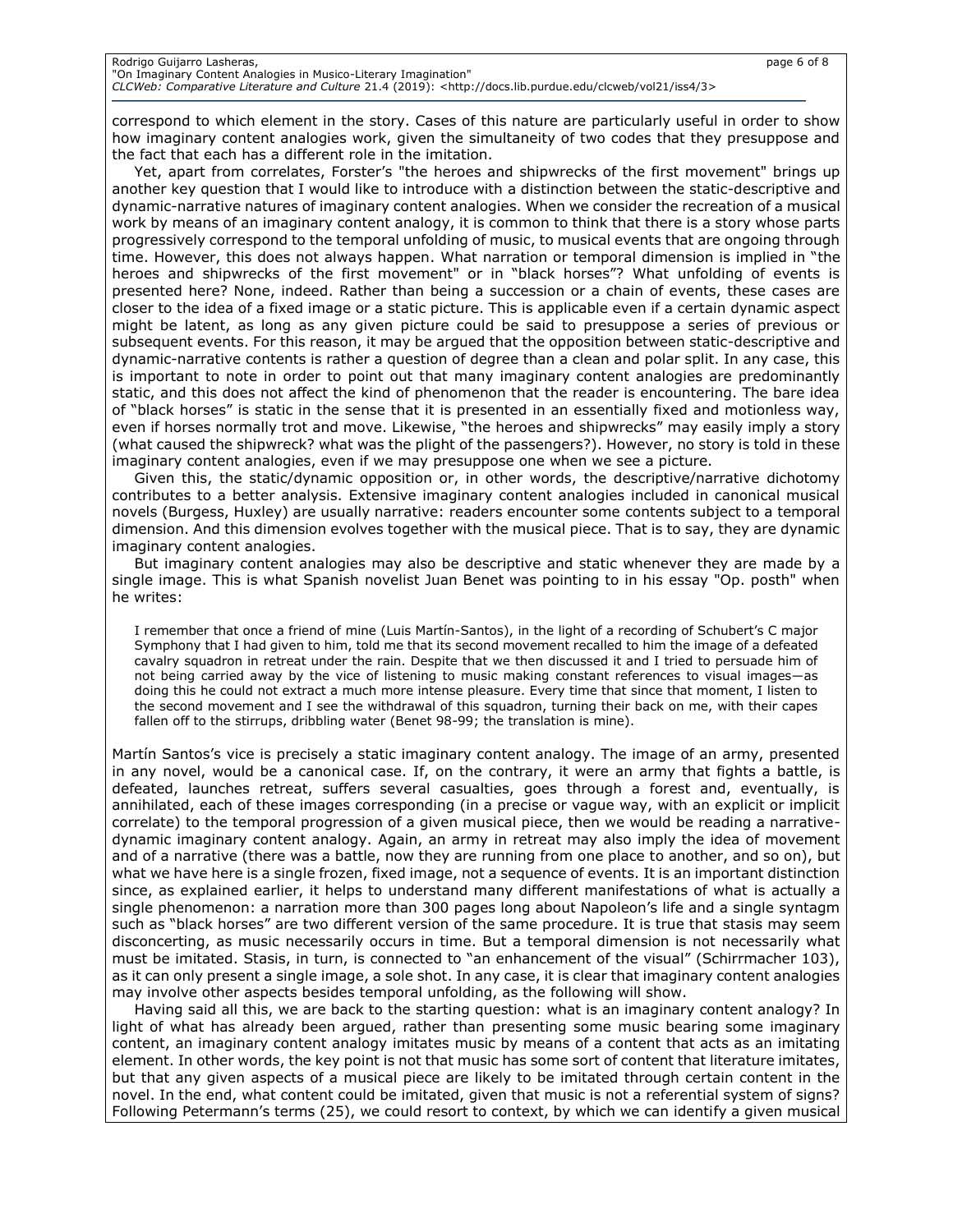fragment with, for instance, the Great Gate of Kiev (as in Mussorgsky's *Pictures at an Exhibition*). Thus, a novel could imitate Mussorgsky's music by means of the content associated with it. Nevertheless, this is not the phenomenon that I have presented as an imaginary content analogy.

As has been said, imaginary content analogies imply an imitation of any musical aspect by means of content in the literary work. In fact, it is possible to imitate many diverse musical features. Some possibilities were mentioned some pages ago with respect to Burgess's *Napoleon Symphony*, which is one of the most interesting and studied cases. Literary content may imitate a technique, such as when a perfect cadence corresponds to the time on Napoleon's watch (4:51), or when the land represents E flat major. An effect or character can also be represented, for instance when the heroic character of the first theme corresponds to Napoleon. Structures as well, as it happens that every time the first theme sounds in the symphony there is a focalization on Napoleon, generating therefore a structural pattern. Even surface may be imitated, which is illustrated when the two initial strokes in fortissimo are represented by two resounding kisses ("two excruciating love-pinches, one on each lobe", Burgess, 1974: VII) that Napoleon gives to Josephine. I find that Shockley's (2008) discussion contains some of the most accurate insights to these aspects of the novel. See also Wolf (1999), Phillips (2010) and, of course, Burgess himself (1982). As a result, it is a mistake to presuppose that the content of a narrative has to be bound to the "content" of music. On the contrary, many of its different aspects may be imitated.

The preceding pages have tried to set up a formal characterization of imaginary content analogies delineating some aspects not previously discussed in depth. This has had literary praxis as a point of departure, modeling the analysis after them, not vice versa. These points may be summarized as follows. To start with, I have tried to remark on some questions already involved in the original definition of the phenomenon: 1) Imitated music (and music in general) does not have to be thematized at all. 2) Imaginary content analogies must be clearly distinguished from the thematization of music, and also from general reflection or evocation of subjective responses to music. Imaginary content analogies lay on subjective impressions, but not every depiction of impressions or feelings generated by music is an imaginary content analogy.

Moreover, concerning the procedure implied in imaginary content analogies, it is worth noting that: 3) It does not entail content imitation, but an imitation from and by means of content. Imitation through content does not imply, hence, reproducing a content that preexists in music. 4) Imaginary content analogies are able to imitate any kind of musical features: content, structure, techniques, etc.

Finally, I have proposed further remarks that seem relevant in order to detect and understand this phenomenon in many literary works: 5) Imaginary content analogies do not necessarily go on for several pages. They may be constituted by a single sentence or even syntagm. 6) In vocal music, they cannot be identified with lyrics or their content. 7) They are either static-descriptive or dynamic-narrative. 8) They have either an explicit or an implicit correlate. Correlates are not a part of the imitation by themselves, but they are nevertheless necessary to link it to specific passages or music that are the subject of the imitation.

All this allows for a broader characterization of imaginary content analogies and explains the variety with which they can be found in literary texts, adding important nuances to an often used musicoliterary concept. In so doing, a new set of questions become pertinent: How do different works, authors or styles engage with imaginary content analogies? Why do some authors and novels tend to highlight correlates and others totally disregard them? Does dynamism imply a concern with temporality as a literary theme? Imaginary content analogies are an idiosyncratic devise in many musical novels. Given their huge range of possibilities and mutations, they are worth exploring. Paraphrasing the cover designer Peter Mendelsund (263), it can be stated that their richness resides in a feature common to music and literature that makes reading and listening a similar activity at heart: we can superimpose and project images over musical and literary works, but none of them requires any in particular.

### **Works Cited**

Albright, Daniel. *Untwisting the Serpent. Modernism in Music, Literature, and Other Arts*, Chicago: U of Chicago P, 1999.

- Albright, Daniel. *Panaesthetics. On the Unity and Diversity of the Arts.* Yale UP, 2014.
- Alder, Erik & Hauck, Dietmar. *Music and Literature. Music in the Works of Anthony Burgess and E. M. Forster*. A. Francke Verlag, 2005.

Arroyas, Frédérique. *La lecture musico-littéraire. À l'écoute de* Passacaille *de Robert Pinget et de* Fugue *de Roger Laporte*. Les Presses de L'Université de Montréal, 2001.

Benet, Juan. *Cartografía personal*. Valladolid, Cuatro Ediciones, 1997.

Benson, Stephen. *Literary Music. Writing Music in Contemporary Fiction*. Aldershot, Hampshire, Ashgate, 2006.